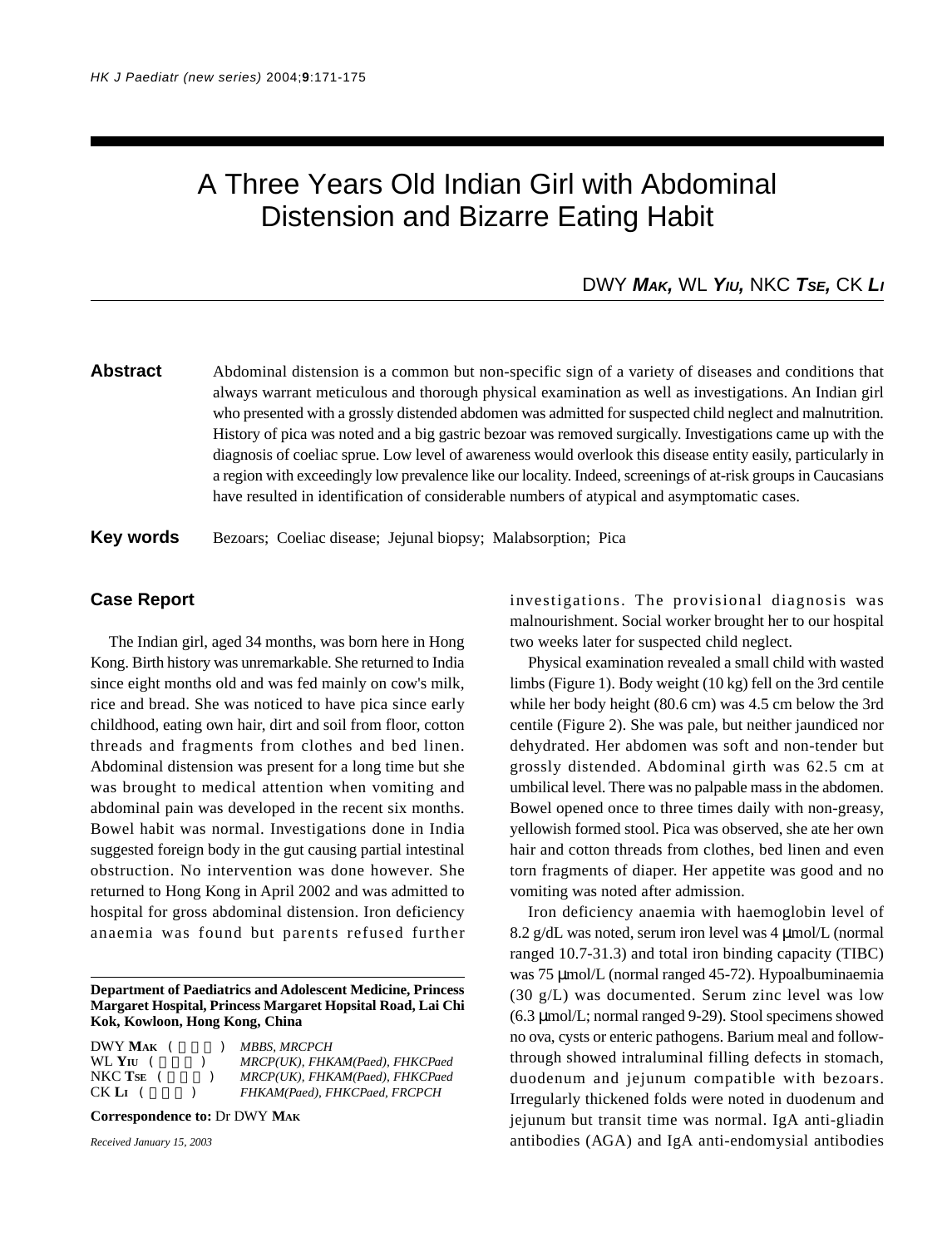

**Figure 1** Physique of patient before starting gluten-free diet (left); and 8 weeks after gluten-free diet (right). Note the obvious gain in weight and muscle bulk as well as the marked improvement of the abdominal distension.

(EMA) were positive, titre of the former above 200 RU/ml (normally less than 20 RU/ml). Impaired D-xylose absorption (plasma xylose 0.12 mmol/L at 2 hours after 5 gram dose, normal level >1.7) and elevated faecal fat (65 mmol/24 hours; normal ranged 11-18) were demonstrated. The IgA AGA titre level of her mother was elevated to 69.6 RU/ml and her IgA EMA was positive. Her father was IgA AGA-negative but weakly positive for IgA EMA, while her elder sister got negative results for both. They were all asymptomatic.

A big, hard trichobezoar entangled with cotton wool



**Figure 2** Growth parameters of the patient. (Growth charts adopted from Hong Kong Growth Survey 1993 by the Faculty of Medicine, the Chinese University of Hong Kong in collaboration with the Department of Health and the Hospital Authority).

fragments was removed surgically (Figure 3); it occupied most of the stomach and extended down to the duodenum. Small bowel wall was mildly thickened and multiple mesenteric lymph nodes were noted. A jejunal biopsy taken at laparotomy for removal of the gastric bezoar revealed that the jejunum was remarkable for nearly total villous atrophy with hyperplastic crypt region and an increase in intraepithelial lymphocytes (Figure 4). Mesenteric lymph node showed reactive lymphoid hyperplasia.

She was put on iron and multi-vitamin supplements and a gluten-free diet (Table 1). Eight weeks later (37 months



**Figure 3** The bezoar. It was moulded to the shape of the stomach with long extension to the duodenum. It is composed of hair, i.e. trichobezoar, entangled with cotton wool threads and fragments.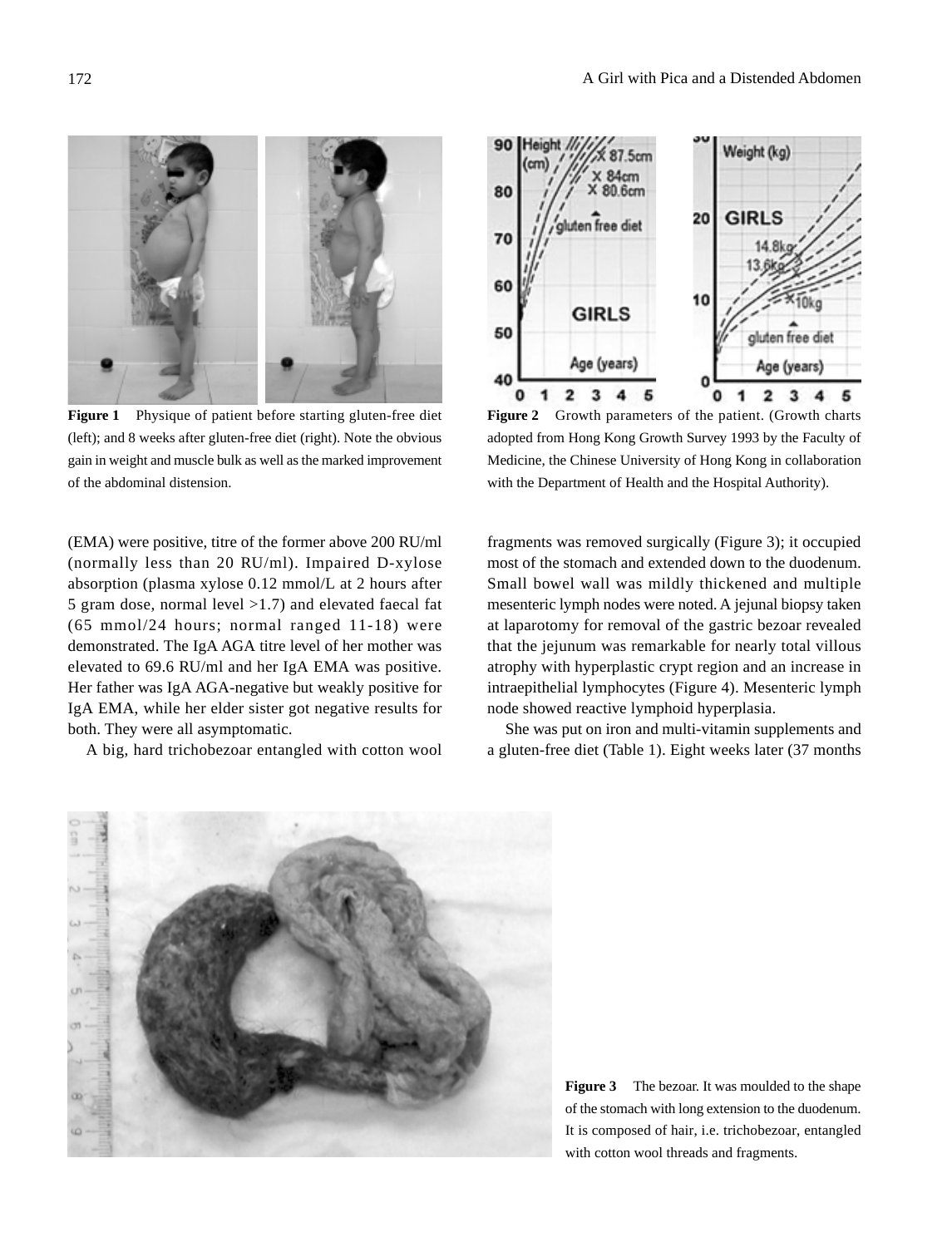

**Figure 4** Jejunal biopsy of the patient before starting gluten-free diet, showing nearly total villous atrophy, hyperplastic crypts and an increase in intraepithelial lymphocyst (left). A normal slide from other subject for comparison (right).

|                             | <b>Food allowed</b>                                 | <b>Foods avoided</b>                                  |
|-----------------------------|-----------------------------------------------------|-------------------------------------------------------|
| Cereals and cereal products | Rice, corn, millet, buckwheat, potato, corn starch, | Wheat, rye, oat, barley, wheat flour, breads, breaded |
|                             | ), rice vermicelli (<br>), some common<br>sago (    | food, bread crumbs, pastas, macaroni (<br>$\lambda$   |
|                             | Chinese rice cereal products and gluten free        | spaghetti, muffins, meat and fruit pies, biscuits,    |
|                             | wheat flour (<br>$\overline{\phantom{a}}$           | pizzas                                                |
|                             |                                                     |                                                       |
| Fruits                      | All fresh fruits and fruit juices, canned fruits    | Commercial fruit pie fillings                         |
| Vegetables and beans        | All fresh vegetables and beans                      | Vegetables with dressings, canned ketchup bean        |
| Meat and eggs               | All fresh fish, meat and poultry (prepared          | ), fried fish<br>Sausages, beef and pork patties (    |
|                             | without wheat, rye, oats, barley, bread crumbs,     | fillet, luncheon meat, canned meat (contained gluten) |
|                             | fried powder); eggs                                 | stabilisers or fillers)                               |
| Milk and dairy products     | Milk, evaporated milk (<br>), condensed milk        | Milkshakes (additives contained gluten)               |
|                             | ), skimmed milk, cheese                             |                                                       |
| Others                      | Salt, sugar, honey, pepper, vanilla and other       | Any commercially prepared products that may           |
|                             | ), vinegar, condiments and<br>herbs (               | contained wheat flour or gluten: Chinese              |
|                             | seasonings (including)<br>),                        | ), canned creamy soup, packed<br>vegetarian food (    |
|                             | nuts, tea, coffee, candies, jelly                   | soup, ketchup, seafood sauce, chocolate beans,        |
|                             |                                                     | chocolate powder, ice-cream, ovaltine, horlicks,      |
|                             |                                                     | ) or flavourings, curry powder,<br>malted milk (      |
|                             |                                                     | chewing gums, salad dressings, etc.                   |

**Table 1** Gluten free diet (suggested by dietitians in Princess Margaret Hospital)

old), her height was 84 cm (3 cm below 3rd centile) and bodyweight 13.6 kg (50th centile) (Figure 2). The abdominal girth was reduced to 56 cm (Figure 1); IgA AGA fell to 70 RU/ml and EMA was weakly positive. Iron deficiency anaemia was corrected and supplements were taken off. Pica was no longer observed. Dietary compliance was satisfactory. Her parents were referred to medical unit for further management. Linkage study was not performed.

### **Discussion**

With the growing identification of atypical or asymptomatic cases by sensitive serological markers, it has become increasingly evident that coeliac disease is more common than previously thought. Studies showed that coeliac disease is relatively common in Europe and North America, affecting up to 1 of every 200 to 300 persons.<sup>1,2</sup> Indian studies even give a prevalence of  $5$  to  $6.8$  percent.<sup>3,4</sup>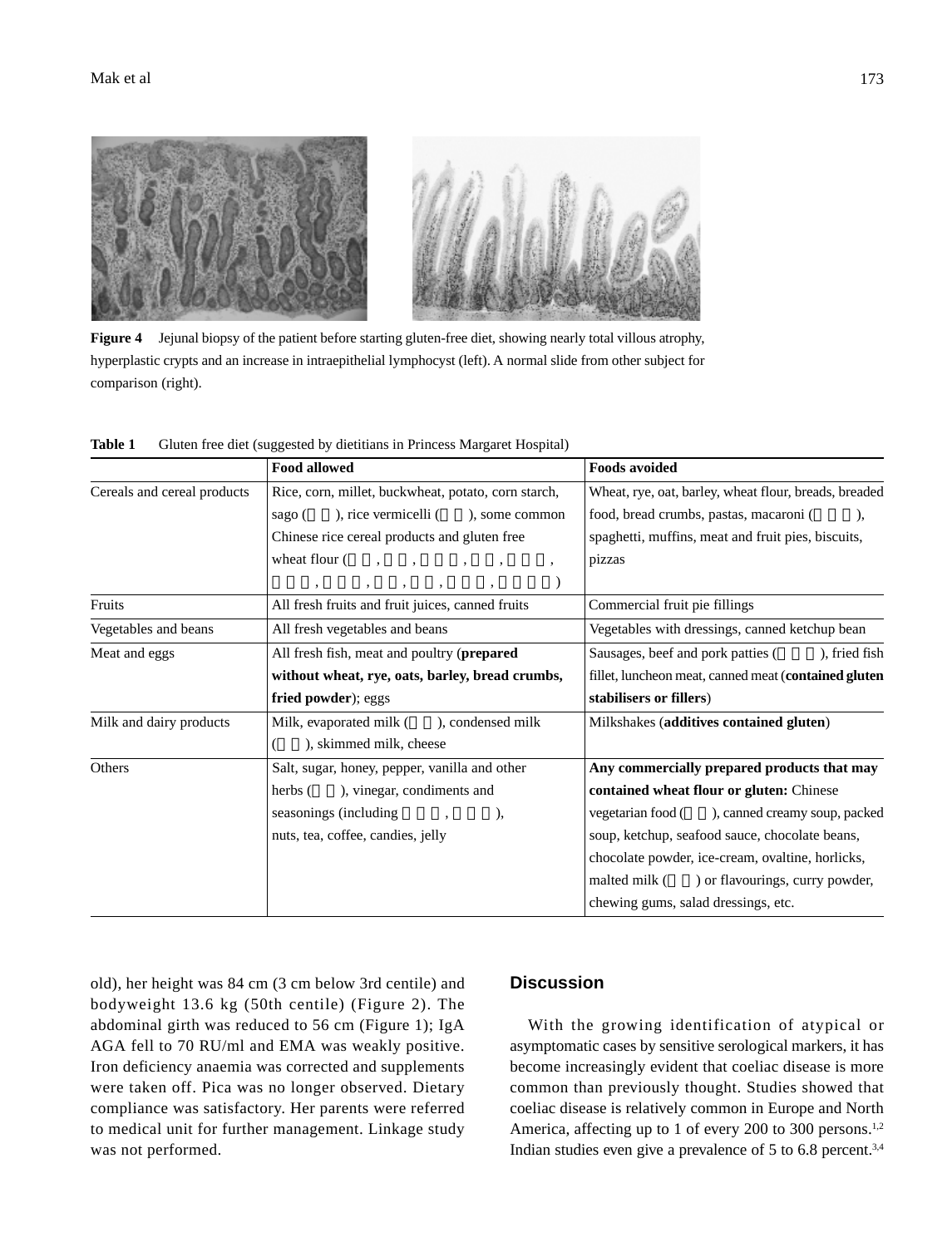It is, however, still rare among Chinese, Japanese or people of African-Caribbean background.

The hereditary basis of coeliac disease is supported by the finding that it is diagnosed in around 10 percent of firstdegree relatives of an individual with coeliac disease.<sup>1</sup> In addition, coeliac disease is concordant in up to 70 percent of identical twins.2 Linkage disequilibrium with HLA-DQ2 is the main concern when genetic predisposition is considered. Over 90 percent of European patients with coeliac disease express the HLA-DQ heterodimer DQα1\*0501/DQβ1\*0201.<sup>5</sup> Association with another major histocompatibility complex (MHC) Class II molecule, HLA-DR, is also present. Individuals with HLA-DR3 status will carry both the  $\alpha$  and  $\beta$  DQ molecules on the same chromosome and express them on the antigen-presenting cells. The same condition occurs in those with HLA-DR5 or HLA-DR7, but they carry one specific HLA-DQ molecule on each chromosome.<sup>5</sup> The antigen-presenting cells present the gluten-derived gliadin peptide in conjunction with the HLA-DQ2 dimer and induce an abnormal T-cell response. Tissue transglutaminase (the principal component of the endomysium autoantigen), IgA AGA and IgA EMA are produced by activated plasma cells. The former then modify the gliadin peptide and elicit an even stronger immune response causing cytokines release from mucosal lymphocytes, which finally damage the enterocytes.<sup>1</sup>

A wide range of gastrointestinal or extrainstestinal manifestations may occur singularly or in combination. In children, symptoms do not occur until gluten is introduced into an infant's diet, so late onset is also possible. Our patient presented with pallor, impaired growth and abdominal distension in early childhood, somewhat resembling the classical description in young children.<sup>2</sup> Vomiting and chronic diarrhoea, two common symptoms in coeliac disease, are however absent. Intussusception, which may be recurrent, is not rare.<sup>6,7</sup> The malabsorption of carbohydrate results in bacterial fermentation producing gas and adding a foul smell to faeces while malabsorbed fat leads to steatorrhoea and diarrhoea. Impaired xylose absorption and elevated faecal fat were documented in our case. Abdominal bloating, general wasting, lactose intolerance, and signs of multiple vitamin and mineral deficiencies are also common findings. Our patient did suffer from hypoalbuminaemia, iron deficiency anaemia and her serum zinc level was low. Behavioural disturbances, such as depression and irritability, are recognised in children with coeliac disease. Korman reported pica as a presenting symptom in three children with coeliac disease.<sup>8</sup> In these cases

pica evidently resulted from iron deficiency secondary to malabsorption. A dramatic growth spurt and complete resolution of pica were observed after a gluten-free diet.<sup>8</sup> The progress of our patient follows the same pattern so far.

Availability of reliable serological markers drove the European Society of Paediatric Gastroenterology and Nutrition (ESPGAN) to revise the diagnostic criteria for coeliac disease in 1990. The diagnosis of coeliac disease does not require further confirmation if the initial diagnosis is based firstly on positive serologic and histologic findings while the patient is taking adequate amounts of gluten, and secondly on unequivocal and full clinical remission after gluten withdrawal.9 A re-biopsy is necessary only for unsatisfactory or equivocal clinical response to a strict gluten-free diet; while gluten challenge is reserved for patients with doubtful initial diagnosis who do not have characteristic serologic or histologic findings.<sup>1</sup> IgA EMA is species specific,<sup>10</sup> with a reported sensitivity and specificity of 85 to 98 percent and 97 to 100 percent respectively in different reports.<sup>1</sup> It is believed to be the most reliable among all the available serological markers (including tissue transglutaminase and anti-reticulin antibodies) with the highest positive and negative predictive values.11 IgA AGA is far less specific but still with moderate sensitivity (75 to 90 percent), and is more useful for monitoring dietary adherence because it is easier to quantify.<sup>1</sup> It is generally recommended that any patient with a positive test for EMA should undergo small bowel biopsy to establish the diagnosis of coeliac disease.

It is becoming more evident that silent or atypical subclinical disease is common in the general population. Some authors also recommend treating silent cases with standard gluten-free diet because of unpredictable potential clinical and histologic changes.10 Those with short stature, insulin-dependent diabetes mellitus (IDDM) or being firstdegree relatives of patients with coeliac disease are usually being screened. Rossi et al (1996) found that the positive rate was 8% in family members, 4% in IDDM and 1.7% in short stature, using IgA EMA as screening tool. Similar results were reported in European studies.11 Using AGA, several large-scale screening studies in Europe have shown a prevalence rate of silent cases of 1 in 200.10,12 AGA can also be positive in many clinical conditions such as atopic eczema, pemiphigus, dermatitis herpetiformis, Sjögren's syndrome and rheumatoid arthritis.<sup>12</sup> EMA measurement is an unreliable screening test in patients with selective IgA deficiency.1,13

Symptomatic improvement occurred within two weeks in around 70% of patients after starting gluten-free diet.<sup>1</sup>